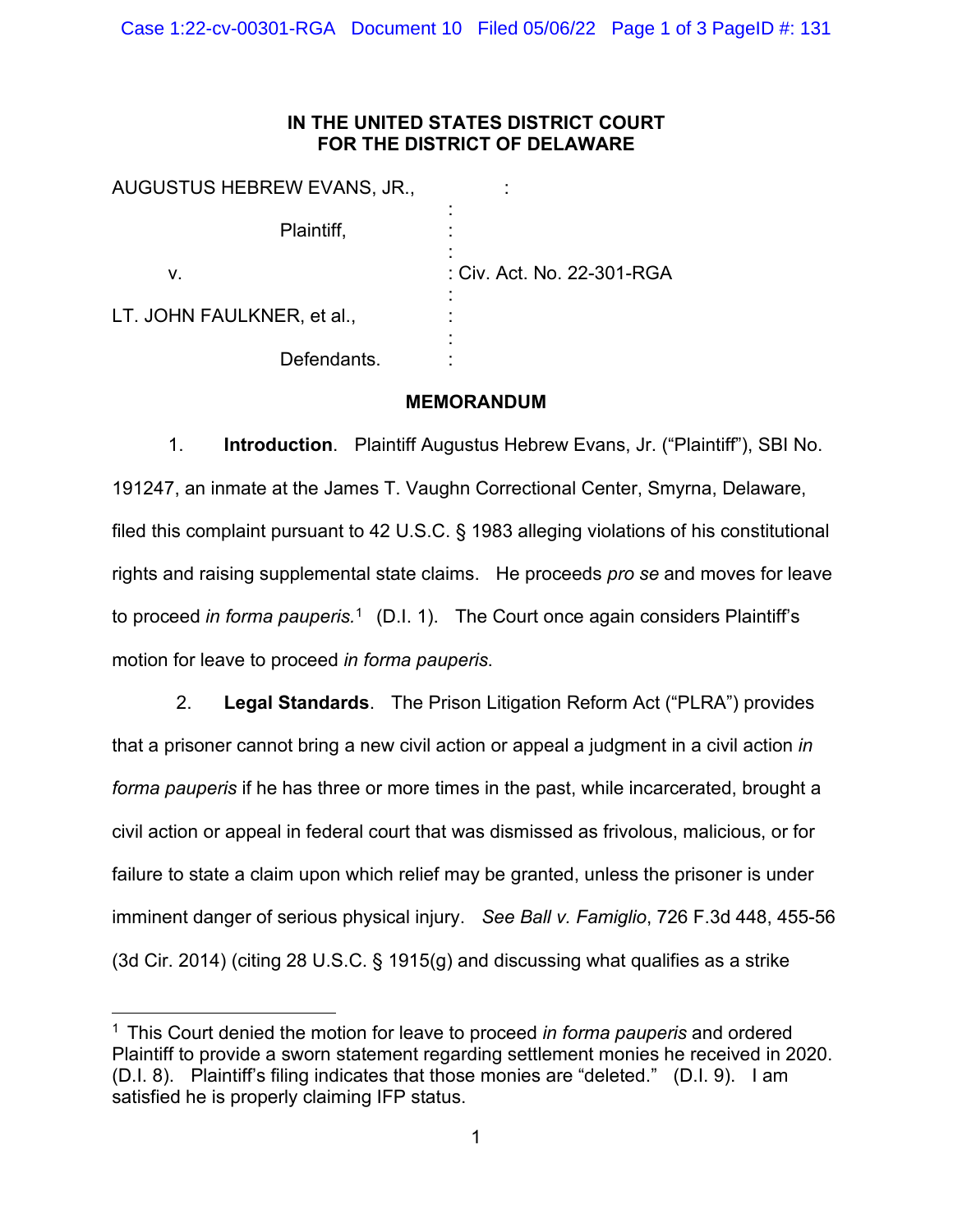under the PLRA). A case dismissed as frivolous prior to the enactment of the PLRA (*i.e*., April 26, 1996) is counted when applying the "three strikes rule." *Keener v. Pennsylvania Bd. of Probation & Parole*, 128 F.3d 143 (3d Cir. 1997). An exception is made to the "three strikes rule", when the prisoner is in imminent danger of serious physical injury. A prisoner who is not proceeding *in forma pauperis* may file a new civil action or appeal even if that prisoner has three or more dismissals described in 28 U.S.C. § 1915(g).

3. **Background**. Plaintiff, while incarcerated, has filed twenty-six cases, about twenty-four of which I would call civil actions, and more than three of the civil actions have been dismissed as frivolous or for failure to state a claim upon which relief may be granted. *See, e.g., Evans v. Graves,* Civ. Act. No. 17-54-RGA, D.I. 15 (D. Del. June 12, 2017) (dismissed as frivolous)*; Evans v. Seaford Police Dep't*, Civ. No. 11- 195-LPS (D. Del. Apr. 3, 2012) (dismissed as frivolous); *Evans v. Wright*, Civ. No. 07- 656-JJF, (D. Del. Feb. 21, 2008) (dismissed for failure to state a claim upon which relief may be granted); *Evans v. McMillan*, Civ. No. 07-591-JJF (D. Del. Dec. 10, 2007) (dismissed as frivolous and for failure to state a claim upon which relief may be granted); and *Evans v. Sussex Correctional Inst*., Civ. No. 92-619-LOT (D. Del. June 13, 1993). Therefore, Plaintiff may not file another civil action *in forma pauperis* while incarcerated unless he is in "imminent danger of serious physical injury" at the time of the filing of his complaint. 28 U.S.C. § 1915(g); *Abdul-Akbar v. McKelvie*, 239 F.3d 307, 311 (3d Cir. 2001). Plaintiff concedes that the three strikes rule applies to him. (D.I. 5 at 1).

2